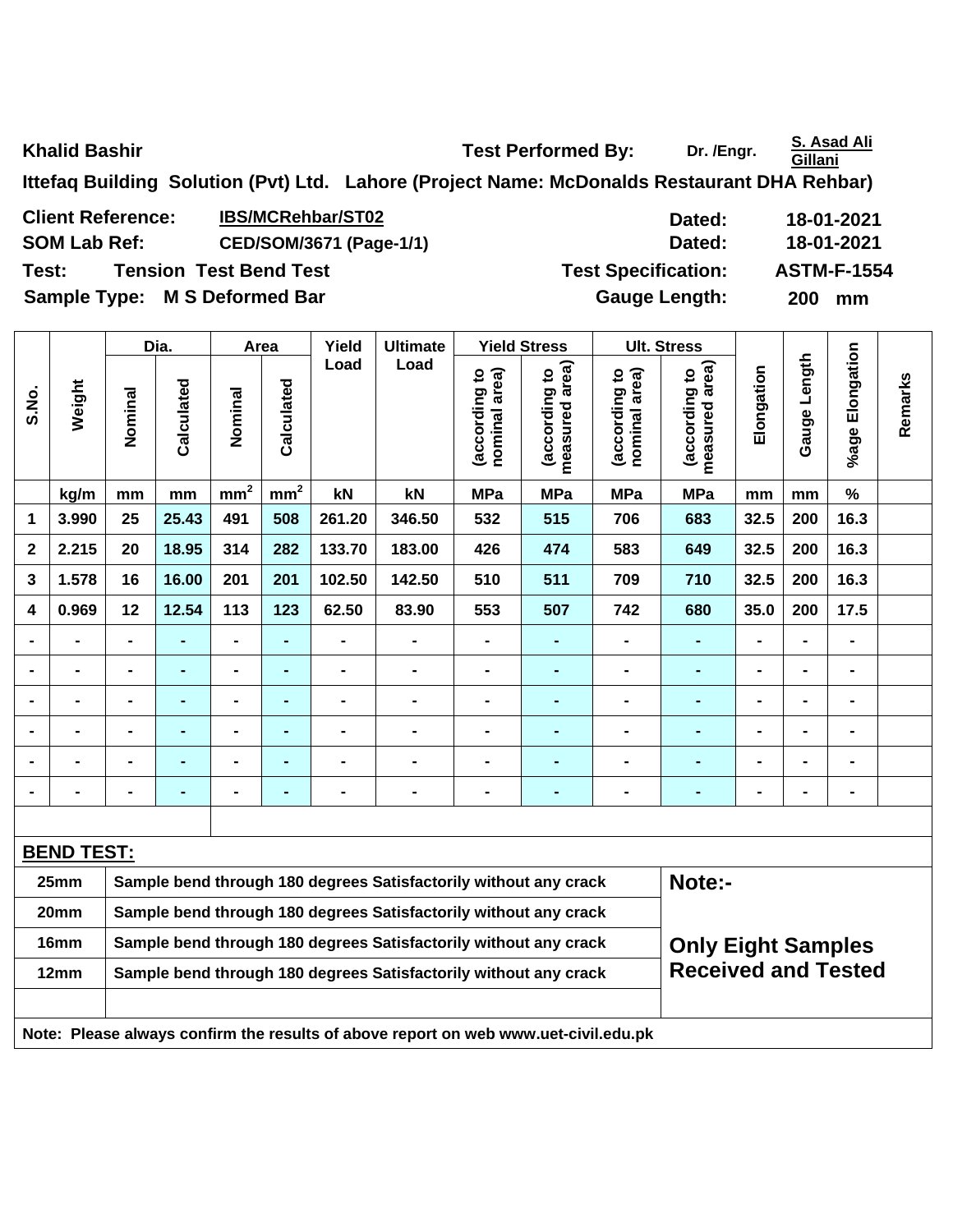Project Manager **Test Performed By:** Dr. /Engr. **Nauman Khurram**

**Construction of Residence for Mr. Asif Jamal at Plot No. 1034, Sector K DHA Lahore** 

|        | <b>Client Reference:</b><br>Nil     |                            | Ref:                                 | 3661(Page-1 |
|--------|-------------------------------------|----------------------------|--------------------------------------|-------------|
| Dated: | 15-01-2021                          |                            | Dated:                               | 18-01-2021  |
| Test:  | <b>Tension Test &amp; Bend Test</b> | <b>Test Specification:</b> | <b>ASTM-A-615</b><br><b>Deformed</b> |             |

**SOM Lab Ref: 3661(Page-1/1) Pest Specification: ASTM-A-615 Deformed** 

**Bar** 

┯

Gauge Length: 8 inch Sample Type:

|                |                   |                                                                                     | Dia.           |                 | Area           | Yield          | <b>Ultimate</b>                                                  |                                | <b>Yield Stress</b>             |                                | <b>Ult. Stress</b>              |                |                              |                 |         |
|----------------|-------------------|-------------------------------------------------------------------------------------|----------------|-----------------|----------------|----------------|------------------------------------------------------------------|--------------------------------|---------------------------------|--------------------------------|---------------------------------|----------------|------------------------------|-----------------|---------|
| S.No.          | Weight            | Nominal                                                                             | Calculated     | Nominal         | Calculated     | Load           | Load                                                             | (according to<br>nominal area) | measured area)<br>(according to | nominal area)<br>(according to | measured area)<br>(according to | Elongation     | Gauge Length                 | %age Elongation | Remarks |
|                | lb/ft             | #                                                                                   | in             | in <sup>2</sup> | $in^2$         | <b>Tons</b>    | <b>Tons</b>                                                      | psi                            | psi                             | psi                            | psi                             | in             | in                           | $\%$            |         |
| 1              | 1.474             | 6                                                                                   | 0.743          | 0.44            | 0.433          | 13.88          | 18.37                                                            | 69590                          | 70720                           | 92070                          | 93560                           | 1.40           | 8.0                          | 17.5            |         |
| $\mathbf{2}$   | 1.475             | 6                                                                                   | 0.743          | 0.44            | 0.433          | 13.81          | 18.17                                                            | 69240                          | 70360                           | 91050                          | 92520                           | 1.30           | 8.0                          | 16.3            |         |
|                | $\blacksquare$    | $\blacksquare$                                                                      | $\blacksquare$ | $\blacksquare$  | ٠              | $\blacksquare$ | $\blacksquare$                                                   | $\qquad \qquad \blacksquare$   | $\blacksquare$                  | $\qquad \qquad \blacksquare$   | $\blacksquare$                  | $\blacksquare$ | $\qquad \qquad \blacksquare$ | $\blacksquare$  |         |
| $\blacksquare$ | $\blacksquare$    | $\blacksquare$                                                                      | $\blacksquare$ | $\blacksquare$  | ٠              | $\blacksquare$ | $\blacksquare$                                                   | $\blacksquare$                 | $\blacksquare$                  | $\blacksquare$                 | $\blacksquare$                  | $\blacksquare$ | $\blacksquare$               | $\blacksquare$  |         |
|                | $\blacksquare$    | $\blacksquare$                                                                      | $\blacksquare$ | $\blacksquare$  | $\blacksquare$ |                | $\blacksquare$                                                   | $\blacksquare$                 | $\blacksquare$                  | $\blacksquare$                 | $\blacksquare$                  | $\blacksquare$ | $\blacksquare$               | $\blacksquare$  |         |
|                |                   |                                                                                     |                | $\blacksquare$  |                |                | -                                                                | $\blacksquare$                 |                                 | $\blacksquare$                 |                                 | $\blacksquare$ | $\blacksquare$               | -               |         |
| $\blacksquare$ | -                 | $\blacksquare$                                                                      | ۰              | $\blacksquare$  | $\blacksquare$ | $\blacksquare$ | -                                                                | $\blacksquare$                 |                                 | $\blacksquare$                 | $\blacksquare$                  | $\blacksquare$ | $\blacksquare$               | $\blacksquare$  |         |
|                | $\blacksquare$    | $\blacksquare$                                                                      | $\blacksquare$ | $\blacksquare$  |                |                | -                                                                | $\blacksquare$                 | $\blacksquare$                  | $\blacksquare$                 | $\blacksquare$                  | $\blacksquare$ | $\blacksquare$               | $\blacksquare$  |         |
|                | $\blacksquare$    | $\blacksquare$                                                                      | $\blacksquare$ | $\blacksquare$  | $\blacksquare$ | $\blacksquare$ | -                                                                | $\blacksquare$                 | $\blacksquare$                  | $\blacksquare$                 | $\blacksquare$                  | $\blacksquare$ | $\blacksquare$               | $\blacksquare$  |         |
|                | $\blacksquare$    | -                                                                                   | $\blacksquare$ | $\blacksquare$  | ٠              |                | $\blacksquare$                                                   | $\blacksquare$                 | -                               | $\blacksquare$                 | $\blacksquare$                  | $\blacksquare$ | $\blacksquare$               | $\blacksquare$  |         |
|                |                   |                                                                                     |                |                 |                |                |                                                                  |                                |                                 |                                |                                 |                |                              |                 |         |
|                | <b>BEND TEST:</b> |                                                                                     |                |                 |                |                |                                                                  |                                |                                 |                                |                                 |                |                              |                 |         |
|                | # 6               |                                                                                     |                |                 |                |                | Sample bend through 180 degrees Satisfactorily without any crack |                                |                                 |                                | Note:-                          |                |                              |                 |         |
|                |                   |                                                                                     |                |                 |                |                |                                                                  |                                |                                 |                                |                                 |                |                              |                 |         |
|                |                   | <b>Only Three Samples</b><br><b>Received and Tested</b>                             |                |                 |                |                |                                                                  |                                |                                 |                                |                                 |                |                              |                 |         |
|                |                   | Note: Please always confirm the results of above report on web www.uet-civil.edu.pk |                |                 |                |                |                                                                  |                                |                                 |                                |                                 |                |                              |                 |         |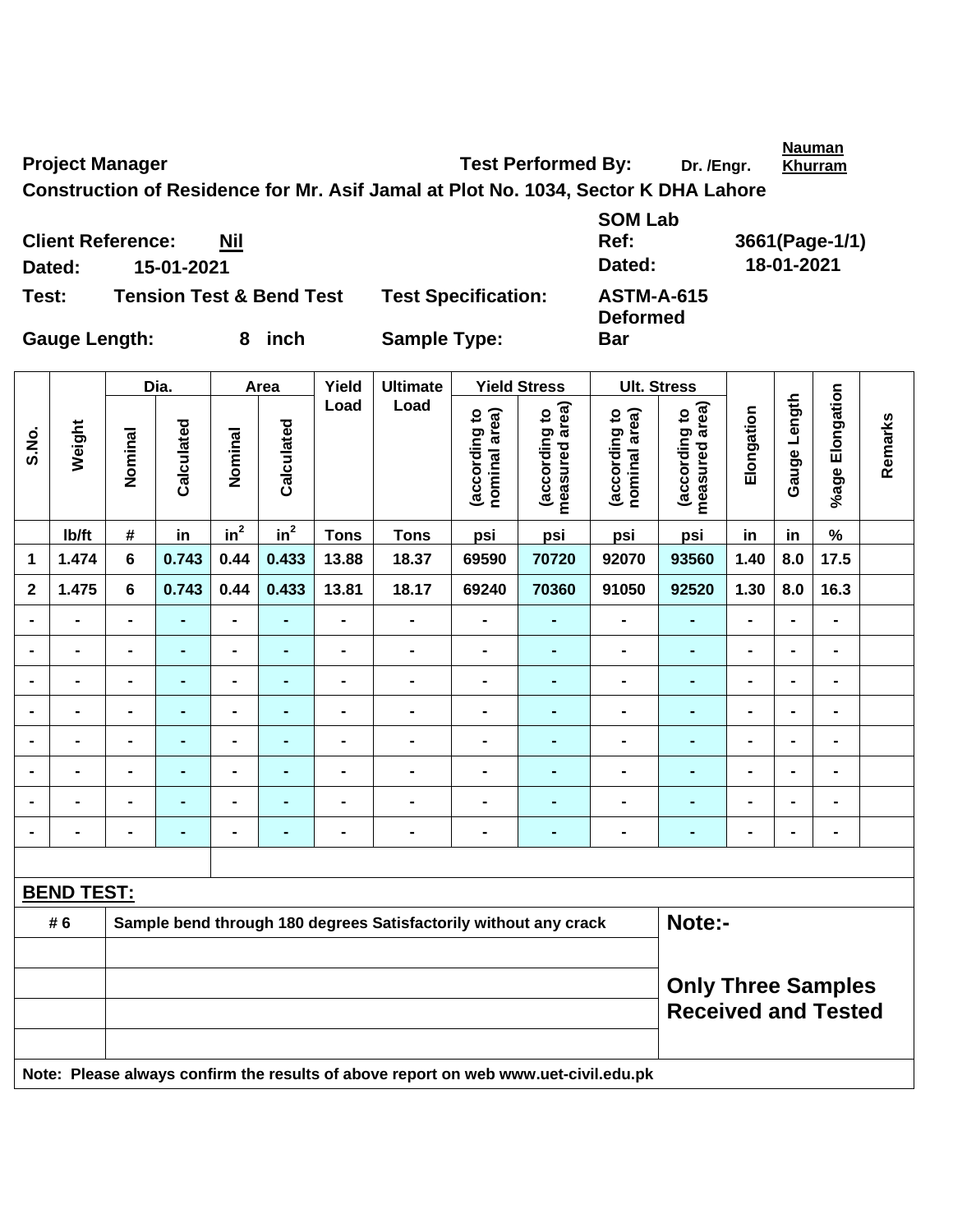**Jamil Waris Community Community Community Community Test Performed By:** Dr. /Engr.

**S. Asad Ali** 

**Imperium Hospitality (Pvt) Ltd. Lahore** 

| <b>Test Performed By:</b> |  |
|---------------------------|--|
|---------------------------|--|

**Gillani**

| Dated:               | <b>Client Reference:</b><br>12-01-2021 | IHPL/Steel/040                      |                            | <b>SOM Lab</b><br>Ref:<br>Dated: | 3662(Page-1/1)<br>18-01-2021 |  |  |
|----------------------|----------------------------------------|-------------------------------------|----------------------------|----------------------------------|------------------------------|--|--|
| Test:                |                                        | <b>Tension Test &amp; Bend Test</b> | <b>Test Specification:</b> | <b>ASTM-A-615</b>                |                              |  |  |
| <b>Gauge Length:</b> |                                        | inch                                | <b>Sample Type:</b>        | <b>Deformed</b><br><b>Bar</b>    |                              |  |  |

|                |                          |                                                                                     | Dia.           |                              | Area           | Yield                        | <b>Ultimate</b>                                                  |                                | <b>Yield Stress</b>             | <b>Ult. Stress</b>             |                                                        |                |                |                 |         |
|----------------|--------------------------|-------------------------------------------------------------------------------------|----------------|------------------------------|----------------|------------------------------|------------------------------------------------------------------|--------------------------------|---------------------------------|--------------------------------|--------------------------------------------------------|----------------|----------------|-----------------|---------|
| S.No.          | Weight                   | Nominal                                                                             | Calculated     | Nominal                      | Calculated     | Load                         | Load                                                             | (according to<br>nominal area) | measured area)<br>(according to | (according to<br>nominal area) | measured area)<br>(according to                        | Elongation     | Gauge Length   | %age Elongation | Remarks |
|                | lb/ft                    | #                                                                                   | in             | in <sup>2</sup>              | $in^2$         | <b>Tons</b>                  | <b>Tons</b>                                                      | psi                            | psi                             | psi                            | psi                                                    | in             | in             | $\%$            |         |
| 1              | 1.539                    | $6\phantom{1}$                                                                      | 0.759          | 0.44                         | 0.452          | 14.09                        | 20.36                                                            | 70620                          | 68740                           | 102040                         | 99330                                                  | 1.20           | 8.0            | 15.0            |         |
| $\mathbf 2$    | 1.525                    | $6\phantom{1}$                                                                      | 0.755          | 0.44                         | 0.448          | 14.09                        | 20.41                                                            | 70620                          | 69350                           | 102290                         | 100470                                                 | 1.30           | 8.0            | 16.3            |         |
| 3              | 1.544                    | 6                                                                                   | 0.760          | 0.44                         | 0.454          | 14.32                        | 20.69                                                            | 71790                          | 69580                           | 103720                         | 100530                                                 | 1.10           | 8.0            | 13.8            |         |
|                | $\overline{\phantom{0}}$ | $\blacksquare$                                                                      | ÷,             | $\qquad \qquad \blacksquare$ | ٠              | $\qquad \qquad \blacksquare$ | $\blacksquare$                                                   | $\blacksquare$                 | Ξ.                              | $\blacksquare$                 | $\blacksquare$                                         | $\blacksquare$ | $\blacksquare$ | $\blacksquare$  |         |
| $\blacksquare$ | $\blacksquare$           | $\blacksquare$                                                                      | $\blacksquare$ | $\qquad \qquad \blacksquare$ | $\blacksquare$ | $\qquad \qquad \blacksquare$ | $\blacksquare$                                                   | $\blacksquare$                 | $\blacksquare$                  | $\blacksquare$                 | $\blacksquare$                                         | $\blacksquare$ | $\blacksquare$ | $\blacksquare$  |         |
|                | $\blacksquare$           | $\blacksquare$                                                                      | ÷,             | $\blacksquare$               | ٠              | $\qquad \qquad \blacksquare$ | $\blacksquare$                                                   | $\blacksquare$                 | ä,                              | $\blacksquare$                 | ٠                                                      | $\blacksquare$ |                | $\blacksquare$  |         |
|                | $\overline{\phantom{0}}$ | $\blacksquare$                                                                      | ٠              | $\qquad \qquad \blacksquare$ | ٠              | $\blacksquare$               | $\blacksquare$                                                   | -                              | Ξ.                              | -                              | ٠                                                      | $\blacksquare$ | $\blacksquare$ | $\blacksquare$  |         |
|                | $\blacksquare$           |                                                                                     | $\blacksquare$ | $\blacksquare$               |                | $\blacksquare$               | $\blacksquare$                                                   | $\blacksquare$                 | $\blacksquare$                  | $\blacksquare$                 | $\blacksquare$                                         | $\blacksquare$ |                | $\blacksquare$  |         |
|                |                          |                                                                                     |                | $\blacksquare$               |                |                              |                                                                  |                                |                                 |                                |                                                        |                |                | $\blacksquare$  |         |
|                | $\blacksquare$           |                                                                                     |                | $\blacksquare$               | $\blacksquare$ | $\blacksquare$               | $\blacksquare$                                                   | $\blacksquare$                 | -                               | $\blacksquare$                 | ٠                                                      | $\blacksquare$ |                | $\blacksquare$  |         |
|                |                          |                                                                                     |                |                              |                |                              |                                                                  |                                |                                 |                                |                                                        |                |                |                 |         |
|                | <b>BEND TEST:</b>        |                                                                                     |                |                              |                |                              |                                                                  |                                |                                 |                                |                                                        |                |                |                 |         |
|                | #6                       |                                                                                     |                |                              |                |                              | Sample bend through 180 degrees Satisfactorily without any crack |                                |                                 |                                | Note:-                                                 |                |                |                 |         |
|                |                          |                                                                                     |                |                              |                |                              |                                                                  |                                |                                 |                                |                                                        |                |                |                 |         |
|                |                          |                                                                                     |                |                              |                |                              |                                                                  |                                |                                 |                                | <b>Only Four Samples</b><br><b>Received and Tested</b> |                |                |                 |         |
|                |                          | Note: Please always confirm the results of above report on web www.uet-civil.edu.pk |                |                              |                |                              |                                                                  |                                |                                 |                                |                                                        |                |                |                 |         |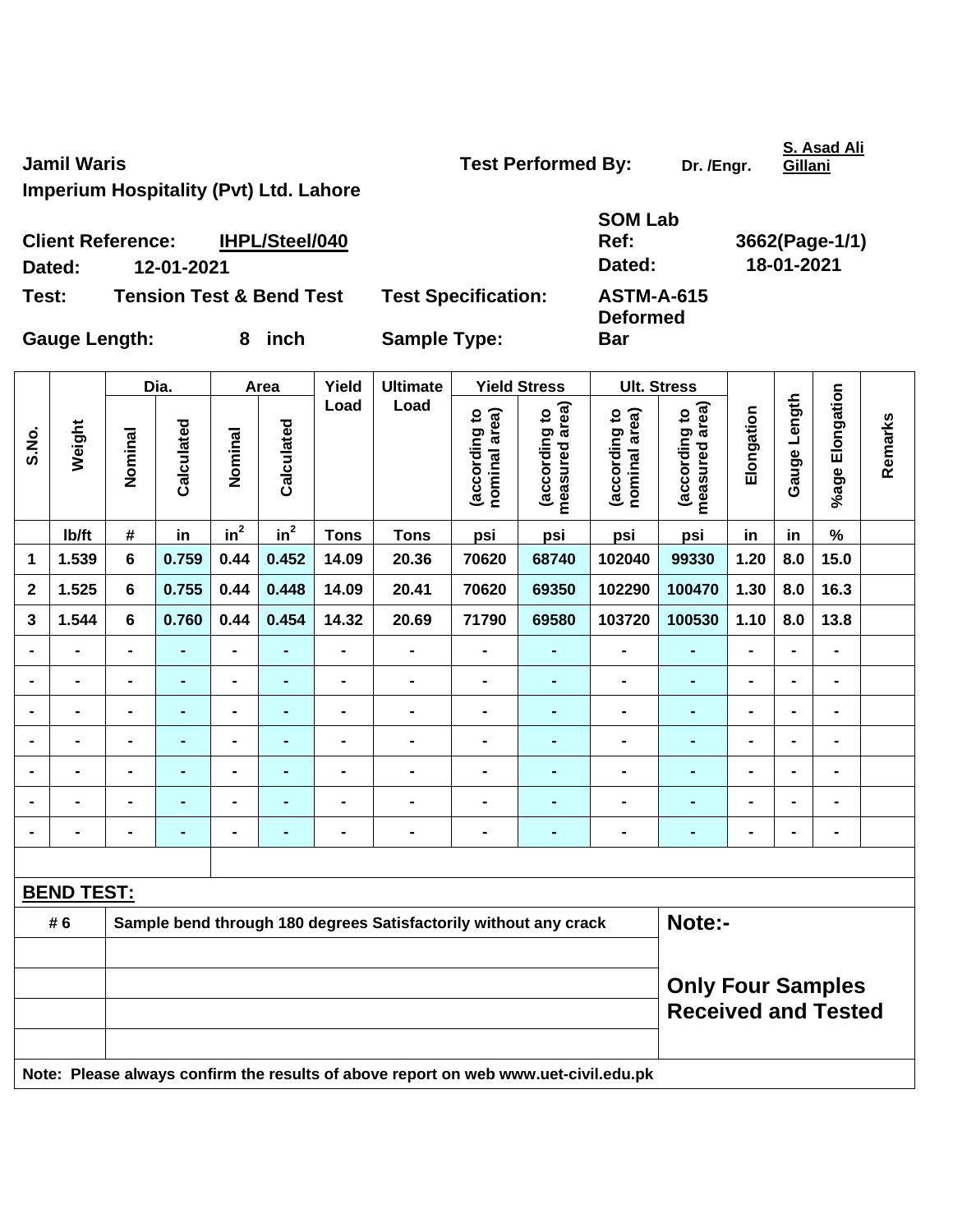**Muhammad Shahbaz Constrained By:** Dr. /Engr. **Dr. /Engr. Dr. /Engr.** 

**S. Asad Ali** 

**Ref: 3663(Page-1/1)** 

**Imperium Hospitality (Pvt) Ltd. Lahore** 

| <b>Test Performed By:</b> |  |
|---------------------------|--|
|---------------------------|--|

**Gillani**

|        | IHPL/Steel/037<br><b>Client Reference:</b> |                            | <b>SOM Lab</b><br>Ref:               | 3663(Page-1 |
|--------|--------------------------------------------|----------------------------|--------------------------------------|-------------|
| Dated: | 08-01-2021                                 |                            | Dated:                               | 18-01-2021  |
| Test:  | <b>Tension Test &amp; Bend Test</b>        | <b>Test Specification:</b> | <b>ASTM-A-615</b><br><b>Deformed</b> |             |

Gauge Length: 8 inch Sample Type:

**Test: Tension Test & Bend Test Test Specification: ASTM-A-615 Deformed Bar** 

**SOM Lab** 

|                |                   |                         | Dia.                                                                                |                | Area            | Yield                        | <b>Ultimate</b>                                                  |                                | <b>Yield Stress</b>             |                                | <b>Ult. Stress</b>                                     |                |                |                 |         |
|----------------|-------------------|-------------------------|-------------------------------------------------------------------------------------|----------------|-----------------|------------------------------|------------------------------------------------------------------|--------------------------------|---------------------------------|--------------------------------|--------------------------------------------------------|----------------|----------------|-----------------|---------|
| S.No.          | Weight            | Nominal                 | Calculated                                                                          | Nominal        | Calculated      | Load                         | Load                                                             | (according to<br>nominal area) | (according to<br>measured area) | nominal area)<br>(according to | measured area)<br>(according to                        | Elongation     | Gauge Length   | %age Elongation | Remarks |
|                | Ib/ft             | $\#$                    | in                                                                                  | $in^2$         | in <sup>2</sup> | <b>Tons</b>                  | <b>Tons</b>                                                      | psi                            | psi                             | psi                            | psi                                                    | in             | in             | $\%$            |         |
| 1              | 0.655             | $\overline{\mathbf{4}}$ | 0.494                                                                               | 0.20           | 0.192           | 6.65                         | 9.50                                                             | 73290                          | 76350                           | 104770                         | 109130                                                 | 1.00           | 8.0            | 12.5            |         |
| $\mathbf{2}$   | 0.679             | $\overline{\mathbf{4}}$ | 0.505                                                                               | 0.20           | 0.200           | 8.23                         | 10.40                                                            | 90720                          | 90720                           | 114660                         | 114660                                                 | 0.80           | 8.0            | 10.0            |         |
| 3              | 0.673             | $\overline{\mathbf{4}}$ | 0.502                                                                               | 0.20           | 0.198           | 7.65                         | 9.99                                                             | 84310                          | 85160                           | 110160                         | 111270                                                 | 0.90           | 8.0            | 11.3            |         |
| $\blacksquare$ | $\blacksquare$    | -                       | $\blacksquare$                                                                      | $\blacksquare$ | $\blacksquare$  | $\qquad \qquad \blacksquare$ | $\qquad \qquad \blacksquare$                                     | $\blacksquare$                 | $\blacksquare$                  | $\blacksquare$                 | $\blacksquare$                                         | $\blacksquare$ | $\blacksquare$ | $\blacksquare$  |         |
| $\blacksquare$ | $\blacksquare$    | -                       | ٠                                                                                   | $\blacksquare$ | $\blacksquare$  | $\overline{a}$               | $\blacksquare$                                                   | $\blacksquare$                 | $\blacksquare$                  | $\blacksquare$                 | ÷,                                                     | $\blacksquare$ | $\blacksquare$ | $\blacksquare$  |         |
|                | $\blacksquare$    | -                       | $\blacksquare$                                                                      | $\blacksquare$ | $\blacksquare$  | $\qquad \qquad \blacksquare$ | $\blacksquare$                                                   | $\blacksquare$                 | $\blacksquare$                  | $\blacksquare$                 | ۰                                                      | $\blacksquare$ |                | $\blacksquare$  |         |
|                | $\blacksquare$    | $\blacksquare$          | $\blacksquare$                                                                      | $\blacksquare$ | $\blacksquare$  | $\blacksquare$               | $\blacksquare$                                                   | $\blacksquare$                 | $\blacksquare$                  | $\blacksquare$                 | L.                                                     | $\blacksquare$ |                | $\blacksquare$  |         |
|                |                   | $\blacksquare$          |                                                                                     | $\blacksquare$ |                 | $\blacksquare$               | $\blacksquare$                                                   | $\blacksquare$                 | $\blacksquare$                  | $\blacksquare$                 | ÷,                                                     | $\blacksquare$ |                | $\blacksquare$  |         |
|                | $\blacksquare$    |                         | $\blacksquare$                                                                      | $\blacksquare$ |                 | $\blacksquare$               | $\blacksquare$                                                   | $\blacksquare$                 | -                               | $\blacksquare$                 | ÷,                                                     | $\blacksquare$ |                | $\blacksquare$  |         |
|                |                   | $\blacksquare$          | $\blacksquare$                                                                      | $\blacksquare$ | $\blacksquare$  | $\blacksquare$               | $\blacksquare$                                                   | $\blacksquare$                 | $\blacksquare$                  | $\blacksquare$                 | $\blacksquare$                                         | $\blacksquare$ |                | $\blacksquare$  |         |
|                |                   |                         |                                                                                     |                |                 |                              |                                                                  |                                |                                 |                                |                                                        |                |                |                 |         |
|                | <b>BEND TEST:</b> |                         |                                                                                     |                |                 |                              |                                                                  |                                |                                 |                                |                                                        |                |                |                 |         |
|                | #4                |                         |                                                                                     |                |                 |                              | Sample bend through 180 degrees Satisfactorily without any crack |                                |                                 |                                | Note:-                                                 |                |                |                 |         |
|                |                   |                         |                                                                                     |                |                 |                              |                                                                  |                                |                                 |                                |                                                        |                |                |                 |         |
|                |                   |                         |                                                                                     |                |                 |                              |                                                                  |                                |                                 |                                | <b>Only Four Samples</b><br><b>Received and Tested</b> |                |                |                 |         |
|                |                   |                         | Note: Please always confirm the results of above report on web www.uet-civil.edu.pk |                |                 |                              |                                                                  |                                |                                 |                                |                                                        |                |                |                 |         |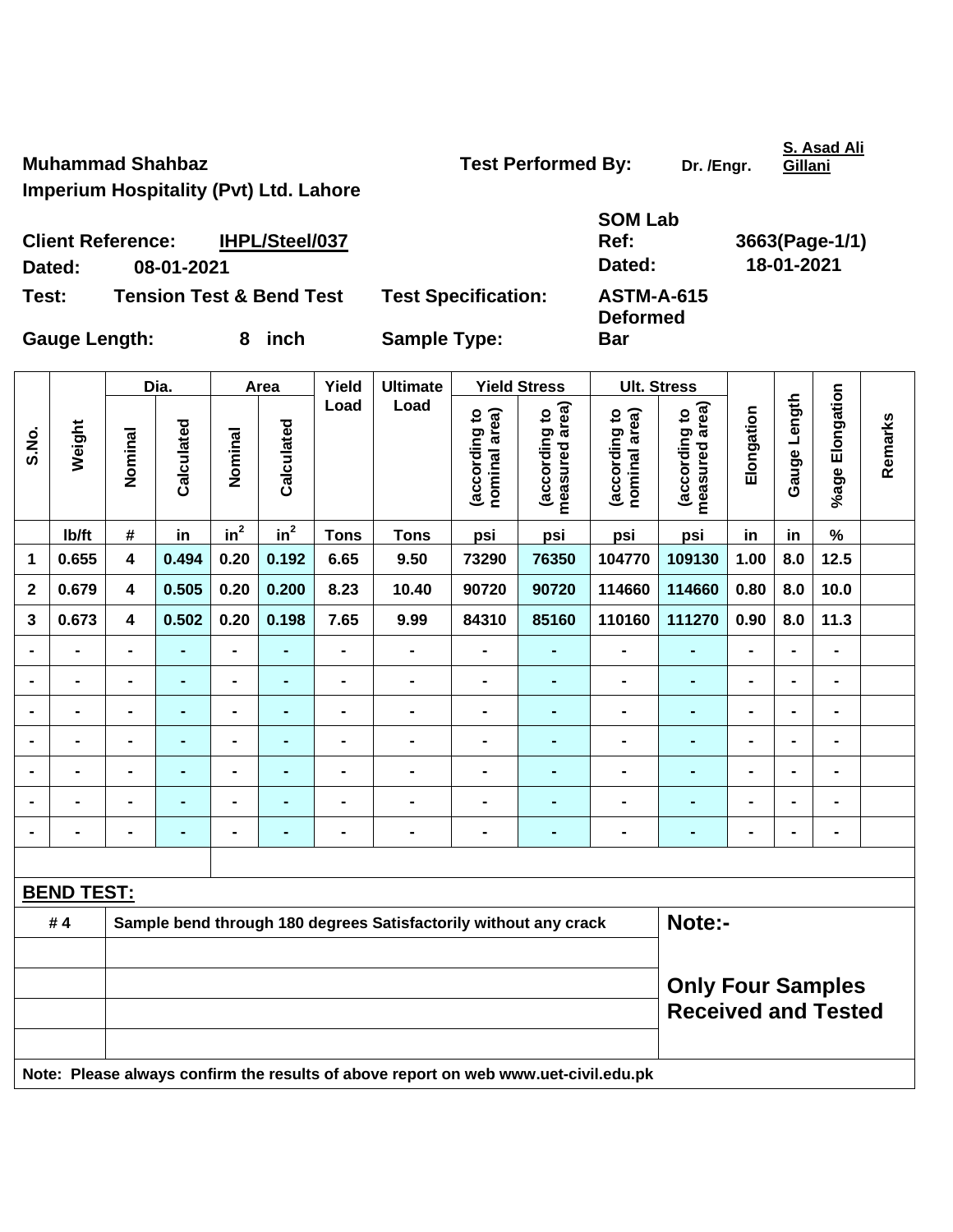**Jamil Waris Community Community Community Community Test Performed By:** Dr. /Engr.

**S. Asad Ali** 

**Ref: 3664(Page-1/1)** 

**Imperium Hospitality (Pvt) Ltd. Lahore** 

| <b>Test Performed By:</b> |  |
|---------------------------|--|
|---------------------------|--|

**Gillani**

| <b>Client Reference:</b> | IHPL/Steel/038                      |                            | <b>SOM Lab</b><br>Ref:               | 3664(Page-1 |
|--------------------------|-------------------------------------|----------------------------|--------------------------------------|-------------|
| 12-01-2021<br>Dated:     |                                     |                            | Dated:                               | 18-01-2021  |
| Test:                    | <b>Tension Test &amp; Bend Test</b> | <b>Test Specification:</b> | <b>ASTM-A-615</b><br><b>Deformed</b> |             |
| <b>Gauge Length:</b>     | inch                                | <b>Sample Type:</b>        | <b>Bar</b>                           |             |

|                |                   |                                                                                     | Dia.           |                              | Area           | Yield          | <b>Ultimate</b>                                                  |                                | <b>Yield Stress</b>             |                                | <b>Ult. Stress</b>                                     |                |                   |                              |         |
|----------------|-------------------|-------------------------------------------------------------------------------------|----------------|------------------------------|----------------|----------------|------------------------------------------------------------------|--------------------------------|---------------------------------|--------------------------------|--------------------------------------------------------|----------------|-------------------|------------------------------|---------|
| S.No.          | Weight            | Nominal                                                                             | Calculated     | Nominal                      | Calculated     | Load           | Load                                                             | (according to<br>nominal area) | measured area)<br>(according to | (according to<br>nominal area) | (according to<br>measured area)                        | Elongation     | Length<br>Gauge I | %age Elongation              | Remarks |
|                | Ib/ft             | $\#$                                                                                | in             | $in^2$                       | $in^2$         | <b>Tons</b>    | <b>Tons</b>                                                      | psi                            | psi                             | psi                            | psi                                                    | in             | in                | $\%$                         |         |
| $\mathbf 1$    | 2.640             | 8                                                                                   | 0.994          | 0.79                         | 0.776          | 24.94          | 37.00                                                            | 69640                          | 70900                           | 103300                         | 105170                                                 | 1.30           | 8.0               | 16.3                         |         |
| $\mathbf{2}$   | 2.604             | 8                                                                                   | 0.987          | 0.79                         | 0.765          | 24.79          | 36.54                                                            | 69210                          | 71470                           | 102020                         | 105360                                                 | 1.20           | 8.0               | 15.0                         |         |
| 3              | 2.622             | 8                                                                                   | 0.991          | 0.79                         | 0.771          | 24.77          | 36.82                                                            | 69160                          | 70860                           | 102790                         | 105320                                                 | 1.30           | 8.0               | 16.3                         |         |
|                | $\overline{a}$    | $\blacksquare$                                                                      | $\blacksquare$ | $\blacksquare$               |                | $\overline{a}$ | $\blacksquare$                                                   | $\blacksquare$                 | $\blacksquare$                  | $\blacksquare$                 | $\blacksquare$                                         | $\blacksquare$ |                   | $\blacksquare$               |         |
| $\blacksquare$ | $\blacksquare$    | $\blacksquare$                                                                      | $\blacksquare$ | $\blacksquare$               | $\blacksquare$ | $\blacksquare$ | $\blacksquare$                                                   | $\blacksquare$                 | $\blacksquare$                  | $\blacksquare$                 | $\blacksquare$                                         | ۰              | $\blacksquare$    | $\blacksquare$               |         |
|                | $\blacksquare$    |                                                                                     | $\blacksquare$ | $\qquad \qquad \blacksquare$ |                | $\blacksquare$ | $\blacksquare$                                                   | $\blacksquare$                 | $\blacksquare$                  | $\blacksquare$                 | $\blacksquare$                                         | ۰              |                   | $\blacksquare$               |         |
|                |                   |                                                                                     | $\blacksquare$ | $\blacksquare$               |                |                | $\blacksquare$                                                   | $\blacksquare$                 | $\blacksquare$                  | $\blacksquare$                 | $\blacksquare$                                         | $\blacksquare$ |                   | $\blacksquare$               |         |
|                |                   |                                                                                     |                | $\blacksquare$               |                |                |                                                                  |                                |                                 |                                |                                                        |                |                   |                              |         |
|                |                   |                                                                                     |                | $\blacksquare$               |                | $\blacksquare$ | $\blacksquare$                                                   | $\blacksquare$                 | $\blacksquare$                  | $\blacksquare$                 | Ē.                                                     | $\blacksquare$ |                   | $\blacksquare$               |         |
| $\blacksquare$ | $\blacksquare$    | $\blacksquare$                                                                      | $\blacksquare$ | $\blacksquare$               | $\blacksquare$ | -              | $\qquad \qquad \blacksquare$                                     | $\blacksquare$                 | $\blacksquare$                  | $\blacksquare$                 | ۰                                                      | $\blacksquare$ | $\blacksquare$    | $\qquad \qquad \blacksquare$ |         |
|                |                   |                                                                                     |                |                              |                |                |                                                                  |                                |                                 |                                |                                                        |                |                   |                              |         |
|                | <b>BEND TEST:</b> |                                                                                     |                |                              |                |                |                                                                  |                                |                                 |                                |                                                        |                |                   |                              |         |
|                | # 8               |                                                                                     |                |                              |                |                | Sample bend through 180 degrees Satisfactorily without any crack |                                |                                 |                                | Note:-                                                 |                |                   |                              |         |
|                |                   |                                                                                     |                |                              |                |                |                                                                  |                                |                                 |                                |                                                        |                |                   |                              |         |
|                |                   |                                                                                     |                |                              |                |                |                                                                  |                                |                                 |                                | <b>Only Four Samples</b><br><b>Received and Tested</b> |                |                   |                              |         |
|                |                   | Note: Please always confirm the results of above report on web www.uet-civil.edu.pk |                |                              |                |                |                                                                  |                                |                                 |                                |                                                        |                |                   |                              |         |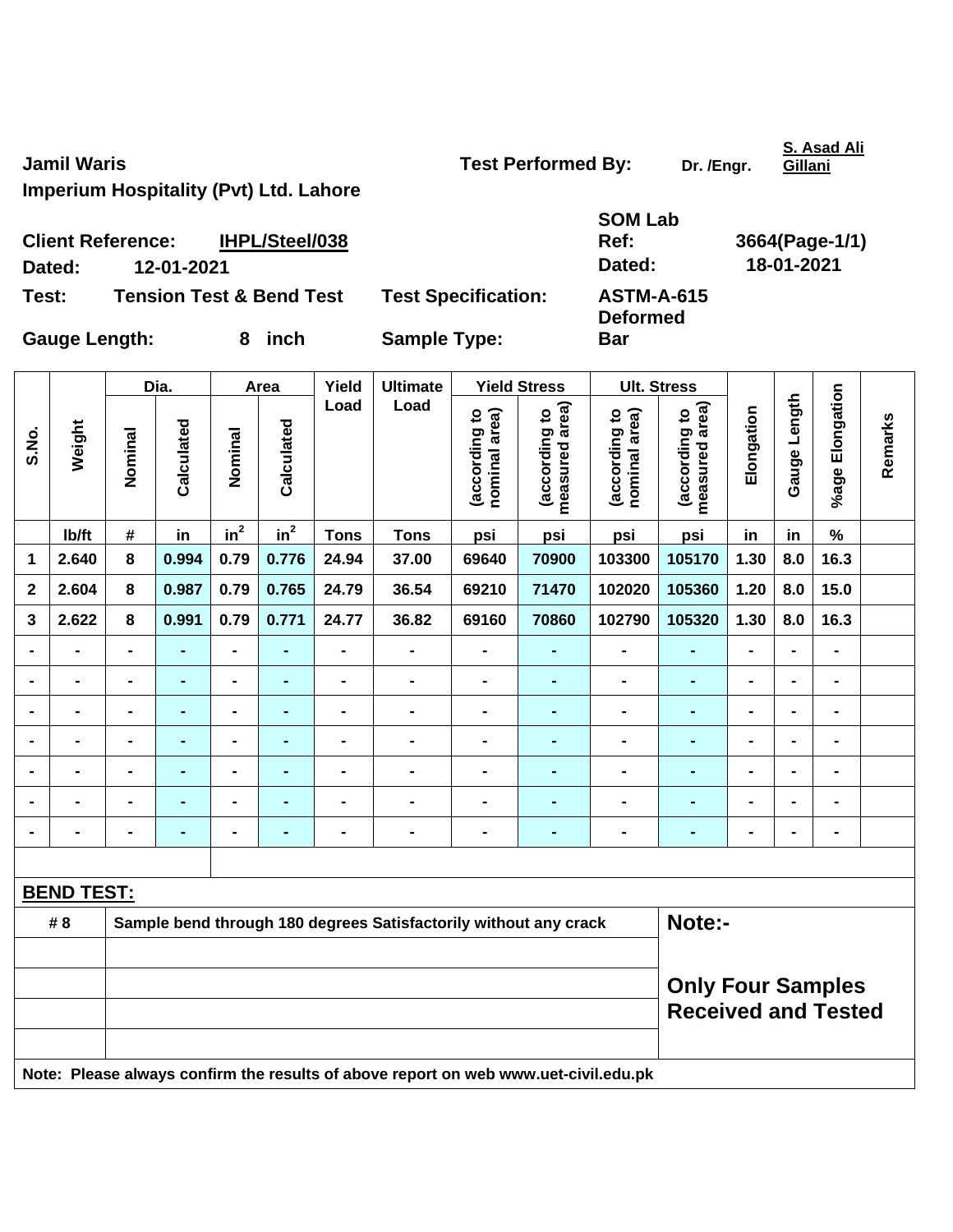**Resident Engineer, Pillar & Sons, DHA Multan** 

|                      | <b>Client Reference:</b> | <b>P&amp;S/OTH/GEN/00012</b>        |                            | Ref:                                 | 3665(Page-1 |  |
|----------------------|--------------------------|-------------------------------------|----------------------------|--------------------------------------|-------------|--|
| Dated:               | 15-01-2021               |                                     |                            | Dated:                               | 18-01-2021  |  |
| Test:                |                          | <b>Tension Test &amp; Bend Test</b> | <b>Test Specification:</b> | <b>ASTM-A-615</b><br><b>Deformed</b> |             |  |
| <b>Gauge Length:</b> |                          | inch                                | <b>Sample Type:</b>        | <b>Bar</b>                           |             |  |

Dia. | Area | Yield | Ultimate | Yield Stress | Ult. Stress **%age Elongation**  %age Elongation **Gauge Length Load Load**  (according to<br>measured area) Gauge Length **measured area) measured area)**  (according to<br>nominal area) (according to<br>measured area) (according to<br>nominal area) **Elongation nominal area) nominal area) (according to (according to (according to (according to**  Elongation **Remarks**  Remarks **Weight Calculated Calculated**  Calculated Calculated **S.No. Nominal Nominal**  Nominal Nominal  $\mathsf{lb}/\mathsf{ft}$  # in in<sup>2</sup>  $in^2$  **Tons Tons psi psi psi psi in in % 1 2.619 8 0.990 0.79 0.770 22.22 29.99 62040 63650 83730 85900 1.60 8.0 20.0 2 2.655 8 0.997 0.79 0.780 22.78 30.70 63610 64420 85720 86820 1.40 8.0 17.5 3 1.480 6 0.744 0.44 0.435 13.50 21.33 67650 68430 106890 108120 1.30 8.0 16.3 4 1.494 6 0.748 0.44 0.439 13.78 21.41 69080 69240 107300 107540 1.40 8.0 17.5 - - - - - - - - - - - - - - - - - - - - - - - - - - - - - - - - - - - - - - - - - - - - - - - - - - - - - - - - - - - - - - - - - - - - - - - - - - - - - - - - - - - - - - - - - - BEND TEST:** #8 Sample bend through 180 degrees Satisfactorily without any crack **Note:-# 6 Sample bend through 180 degrees Satisfactorily without any crack Only Six Samples Received and Tested Note: Please always confirm the results of above report on web www.uet-civil.edu.pk** 

**S. Asad Ali** 

Sajjad Ali Memon **Test Performed By:** Dr. /Engr.

**SOM Lab** 

**Gillani**

**Ref: 3665(Page-1/1)**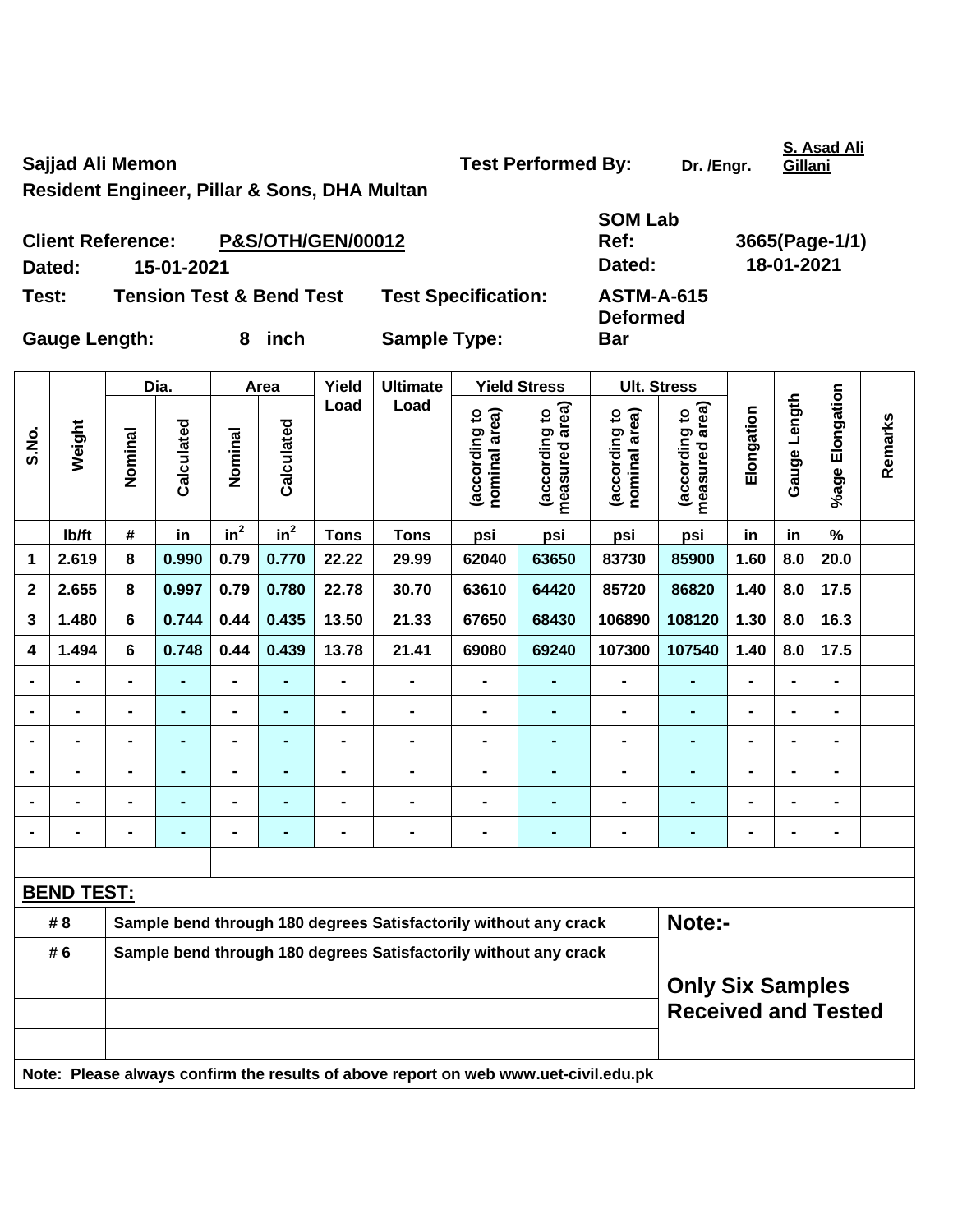M/S AA & Associates **M/S AA & Associates** Test Performed By: Dr. /Engr.

**S. Asad Ali Gillani**

**295-Q, Commerial Area, DHA, Lahore** 

|        |                                     |                            | <b>SOM Lab</b>    |                |
|--------|-------------------------------------|----------------------------|-------------------|----------------|
|        | <b>Client Reference:</b><br>nil     |                            | Ref:              | 3668(Page-1/1) |
| Dated: | 18-01-2021                          |                            | Dated:            | 18-01-2021     |
| Test:  | <b>Tension Test &amp; Bend Test</b> | <b>Test Specification:</b> | <b>ASTM-A-615</b> |                |

**Deformed** 

**Bar** 

**Test: Tension Test & Bend Test Test Specification:** 

Gauge Length: 8 inch Sample Type:

|                |                                                                                     |                | Dia.           |                | Area           | Yield                        | <b>Ultimate</b>                                                  |                                | <b>Yield Stress</b>                         | <b>Ult. Stress</b>             |                                 |                |                |                 |         |
|----------------|-------------------------------------------------------------------------------------|----------------|----------------|----------------|----------------|------------------------------|------------------------------------------------------------------|--------------------------------|---------------------------------------------|--------------------------------|---------------------------------|----------------|----------------|-----------------|---------|
| S.No.          | Weight                                                                              | Nominal        | Calculated     | Nominal        | Calculated     | Load                         | Load                                                             | (according to<br>nominal area) | (according to<br>measured area)<br>measured | nominal area)<br>(according to | measured area)<br>(according to | Elongation     | Gauge Length   | %age Elongation | Remarks |
|                | Ib/ft                                                                               | #              | in             | $in^2$         | $in^2$         | <b>Tons</b>                  | <b>Tons</b>                                                      | psi                            | psi                                         | psi                            | psi                             | in             | in             | $\%$            |         |
| 1              | 2.608                                                                               | 8              | 0.988          | 0.79           | 0.766          | 23.31                        | 33.00                                                            | 65090                          | 67120                                       | 92120                          | 95010                           | 1.50           | 8.0            | 18.8            |         |
| $\mathbf{2}$   | 1.487                                                                               | 6              | 0.746          | 0.44           | 0.437          | 15.60                        | 19.98                                                            | 78180                          | 78710                                       | 100150                         | 100830                          | 1.10           | 8.0            | 13.8            |         |
| 3              | 0.672                                                                               | 4              | 0.501          | 0.20           | 0.197          | 7.21                         | 8.92                                                             | 79470                          | 80690                                       | 98360                          | 99860                           | 1.20           | 8.0            | 15.0            |         |
| $\blacksquare$ | $\blacksquare$                                                                      | $\blacksquare$ | $\blacksquare$ | $\blacksquare$ | $\blacksquare$ | $\qquad \qquad \blacksquare$ | $\blacksquare$                                                   | $\blacksquare$                 | $\blacksquare$                              | $\overline{a}$                 | $\blacksquare$                  | $\blacksquare$ | $\blacksquare$ | $\blacksquare$  |         |
| $\blacksquare$ | $\blacksquare$                                                                      | $\blacksquare$ | ÷,             | $\blacksquare$ | ۰              | $\qquad \qquad \blacksquare$ | $\blacksquare$                                                   | $\blacksquare$                 | $\blacksquare$                              | $\blacksquare$                 | $\blacksquare$                  | $\blacksquare$ | $\blacksquare$ | $\blacksquare$  |         |
|                | $\blacksquare$                                                                      | $\blacksquare$ | ÷,             | $\blacksquare$ | $\blacksquare$ | $\qquad \qquad \blacksquare$ | $\blacksquare$                                                   | $\blacksquare$                 | $\blacksquare$                              | $\blacksquare$                 | $\blacksquare$                  | $\blacksquare$ | $\blacksquare$ | $\blacksquare$  |         |
| $\blacksquare$ | $\blacksquare$                                                                      | $\blacksquare$ | ٠              | $\blacksquare$ | ٠              | $\qquad \qquad \blacksquare$ | $\blacksquare$                                                   | $\blacksquare$                 | $\blacksquare$                              | $\blacksquare$                 | ٠                               | $\blacksquare$ | $\blacksquare$ | $\blacksquare$  |         |
|                |                                                                                     |                |                | $\blacksquare$ | $\blacksquare$ | $\blacksquare$               | $\blacksquare$                                                   | $\blacksquare$                 |                                             |                                |                                 |                |                | $\blacksquare$  |         |
|                |                                                                                     |                |                | $\blacksquare$ |                |                              |                                                                  |                                |                                             |                                |                                 |                |                |                 |         |
|                |                                                                                     | $\blacksquare$ | $\blacksquare$ | $\blacksquare$ | $\blacksquare$ | $\blacksquare$               | $\blacksquare$                                                   | $\blacksquare$                 | $\blacksquare$                              | $\blacksquare$                 | $\blacksquare$                  |                |                | $\blacksquare$  |         |
|                |                                                                                     |                |                |                |                |                              |                                                                  |                                |                                             |                                |                                 |                |                |                 |         |
|                | <b>BEND TEST:</b>                                                                   |                |                |                |                |                              |                                                                  |                                |                                             |                                |                                 |                |                |                 |         |
|                | # 8                                                                                 |                |                |                |                |                              | Sample bend through 180 degrees Satisfactorily without any crack |                                |                                             |                                | Note:-                          |                |                |                 |         |
|                | # 6<br>Sample bend through 180 degrees Satisfactorily without any crack             |                |                |                |                |                              |                                                                  |                                |                                             |                                |                                 |                |                |                 |         |
|                | Sample bend through 180 degrees Satisfactorily without any crack<br>#4              |                |                |                |                |                              | <b>Only Six Samples</b>                                          |                                |                                             |                                |                                 |                |                |                 |         |
|                | <b>Received and Tested</b>                                                          |                |                |                |                |                              |                                                                  |                                |                                             |                                |                                 |                |                |                 |         |
|                | Note: Please always confirm the results of above report on web www.uet-civil.edu.pk |                |                |                |                |                              |                                                                  |                                |                                             |                                |                                 |                |                |                 |         |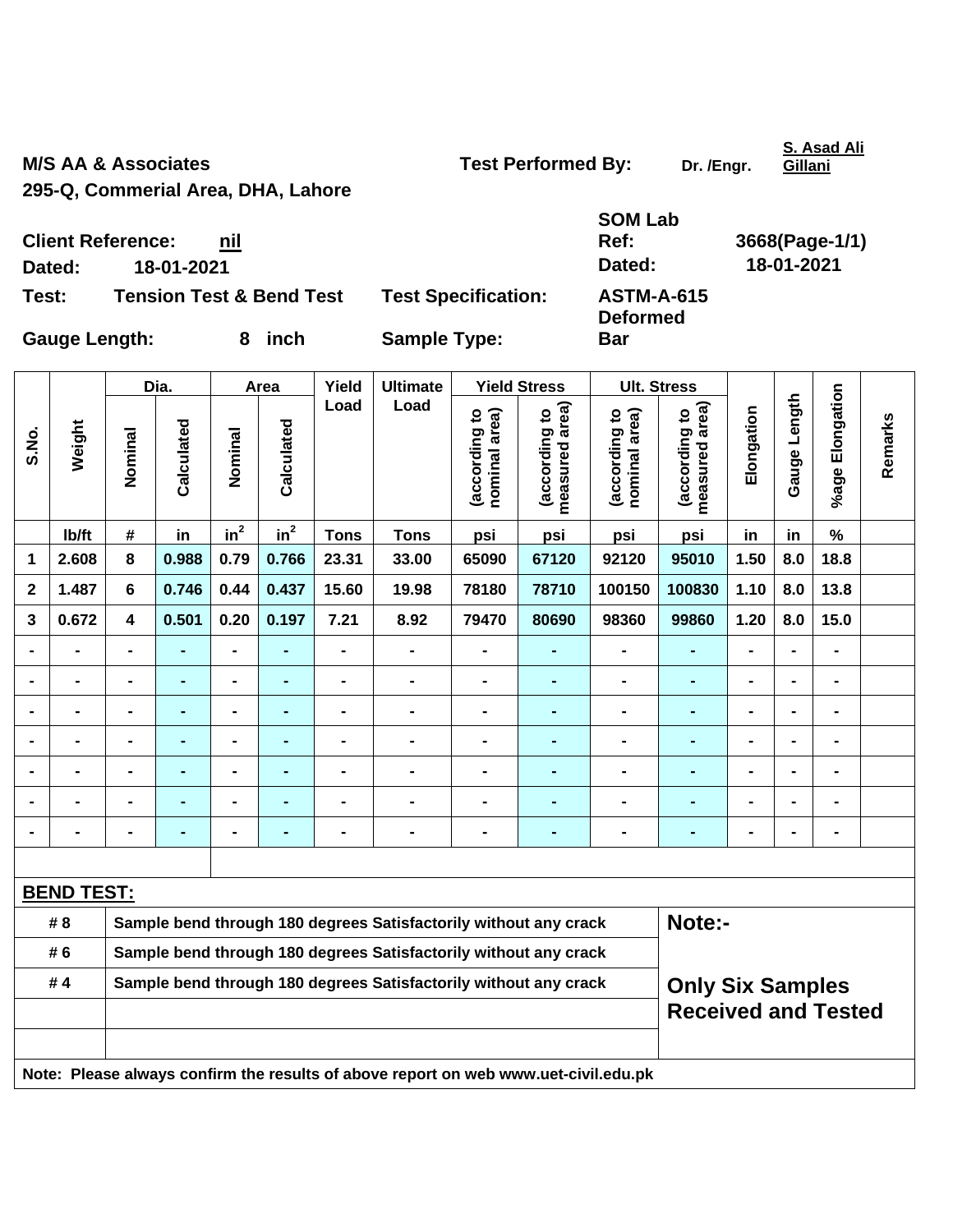**S. Asad Ali Gillani**

٦

M/S A A & Associates **Test Performed By:** Dr. /Engr.

**Bar** 

**Real Estate, Construction Interior Works, Const. Supplies & Project Management, D H A Lahore** 

**Client Reference: nil Dated: 18-01-2021 Dated: 18-01-2021 Test: Tension Test & Bend Test Test Specification: ASTM-A-615** 

**SOM Lab Ref: 3668(Page-1/1) Deformed** 

**Gauge Length: 8 inch Sample Type:** 

|                         |                   | Dia.                                                                                        |                | Area           |                | Yield          | <b>Ultimate</b>                                                                     |                                | <b>Yield Stress</b>             |                                | <b>Ult. Stress</b>              |                |                |                 |         |
|-------------------------|-------------------|---------------------------------------------------------------------------------------------|----------------|----------------|----------------|----------------|-------------------------------------------------------------------------------------|--------------------------------|---------------------------------|--------------------------------|---------------------------------|----------------|----------------|-----------------|---------|
| S.No.                   | Weight            | Nominal                                                                                     | Calculated     | Nominal        | Calculated     | Load           | Load                                                                                | (according to<br>nominal area) | measured area)<br>(according to | nominal area)<br>(according to | measured area)<br>(according to | Elongation     | Gauge Length   | %age Elongation | Remarks |
|                         | lb/ft             | $\#$                                                                                        | in             | $in^2$         | $in^2$         | <b>Tons</b>    | <b>Tons</b>                                                                         | psi                            | psi                             | psi                            | psi                             | in             | in             | $\frac{9}{6}$   |         |
| 1                       | 2.608             | 8                                                                                           | 0.988          | 0.79           | 0.766          | 23.31          | 33.00                                                                               | 65090                          | 67120                           | 92120                          | 95010                           | 1.50           | 8.0            | 18.8            |         |
| $\overline{\mathbf{2}}$ | 1.487             | $6\phantom{1}$                                                                              | 0.746          | 0.44           | 0.437          | 15.60          | 20.05                                                                               | 78180                          | 78710                           | 100500                         | 101190                          | 1.10           | 8.0            | 13.8            |         |
| 3                       | 0.672             | 4                                                                                           | 0.501          | 0.20           | 0.197          | 7.21           | 8.92                                                                                | 79470                          | 80690                           | 98360                          | 99860                           | 1.20           | 8.0            | 15.0            |         |
|                         |                   |                                                                                             |                | $\blacksquare$ |                | $\blacksquare$ | $\blacksquare$                                                                      | $\blacksquare$                 | $\blacksquare$                  |                                |                                 |                |                | $\blacksquare$  |         |
|                         | $\blacksquare$    | $\blacksquare$                                                                              |                | $\blacksquare$ |                | $\blacksquare$ | $\blacksquare$                                                                      | $\blacksquare$                 | $\blacksquare$                  |                                | $\blacksquare$                  |                |                | $\blacksquare$  |         |
|                         | $\blacksquare$    | $\blacksquare$                                                                              | $\blacksquare$ | ä,             | $\blacksquare$ | $\blacksquare$ | $\blacksquare$                                                                      | $\blacksquare$                 | $\blacksquare$                  | $\blacksquare$                 | $\blacksquare$                  | $\blacksquare$ | $\blacksquare$ | $\blacksquare$  |         |
|                         | $\blacksquare$    | $\blacksquare$                                                                              | $\blacksquare$ | $\blacksquare$ | Ē.             | $\blacksquare$ | $\blacksquare$                                                                      | $\blacksquare$                 | $\blacksquare$                  | $\blacksquare$                 | $\blacksquare$                  | $\blacksquare$ |                | $\blacksquare$  |         |
|                         | $\blacksquare$    | $\blacksquare$                                                                              | $\blacksquare$ | $\blacksquare$ |                | $\blacksquare$ | $\blacksquare$                                                                      | $\blacksquare$                 | $\blacksquare$                  |                                | $\blacksquare$                  |                |                | $\blacksquare$  |         |
|                         |                   |                                                                                             |                | $\blacksquare$ |                |                | $\blacksquare$                                                                      | $\blacksquare$                 | $\blacksquare$                  | $\blacksquare$                 | $\blacksquare$                  |                |                | $\blacksquare$  |         |
|                         |                   |                                                                                             |                | -              |                |                |                                                                                     |                                |                                 |                                | ÷                               |                |                | $\blacksquare$  |         |
|                         |                   |                                                                                             |                |                |                |                |                                                                                     |                                |                                 |                                |                                 |                |                |                 |         |
|                         | <b>BEND TEST:</b> |                                                                                             |                |                |                |                |                                                                                     |                                |                                 |                                |                                 |                |                |                 |         |
|                         | # 8               |                                                                                             |                |                |                |                | Sample bend through 180 degrees Satisfactorily without any crack                    |                                |                                 |                                | Note:-                          |                |                |                 |         |
|                         | # 6               | Sample bend through 180 degrees Satisfactorily without any crack                            |                |                |                |                |                                                                                     |                                |                                 |                                |                                 |                |                |                 |         |
|                         | #4                | Sample bend through 180 degrees Satisfactorily without any crack<br><b>Only Six Samples</b> |                |                |                |                |                                                                                     |                                |                                 |                                |                                 |                |                |                 |         |
|                         |                   |                                                                                             |                |                |                |                |                                                                                     |                                |                                 |                                | <b>Received and Tested</b>      |                |                |                 |         |
|                         |                   |                                                                                             |                |                |                |                | Note: Please always confirm the results of above report on web www.uet-civil.edu.pk |                                |                                 |                                |                                 |                |                |                 |         |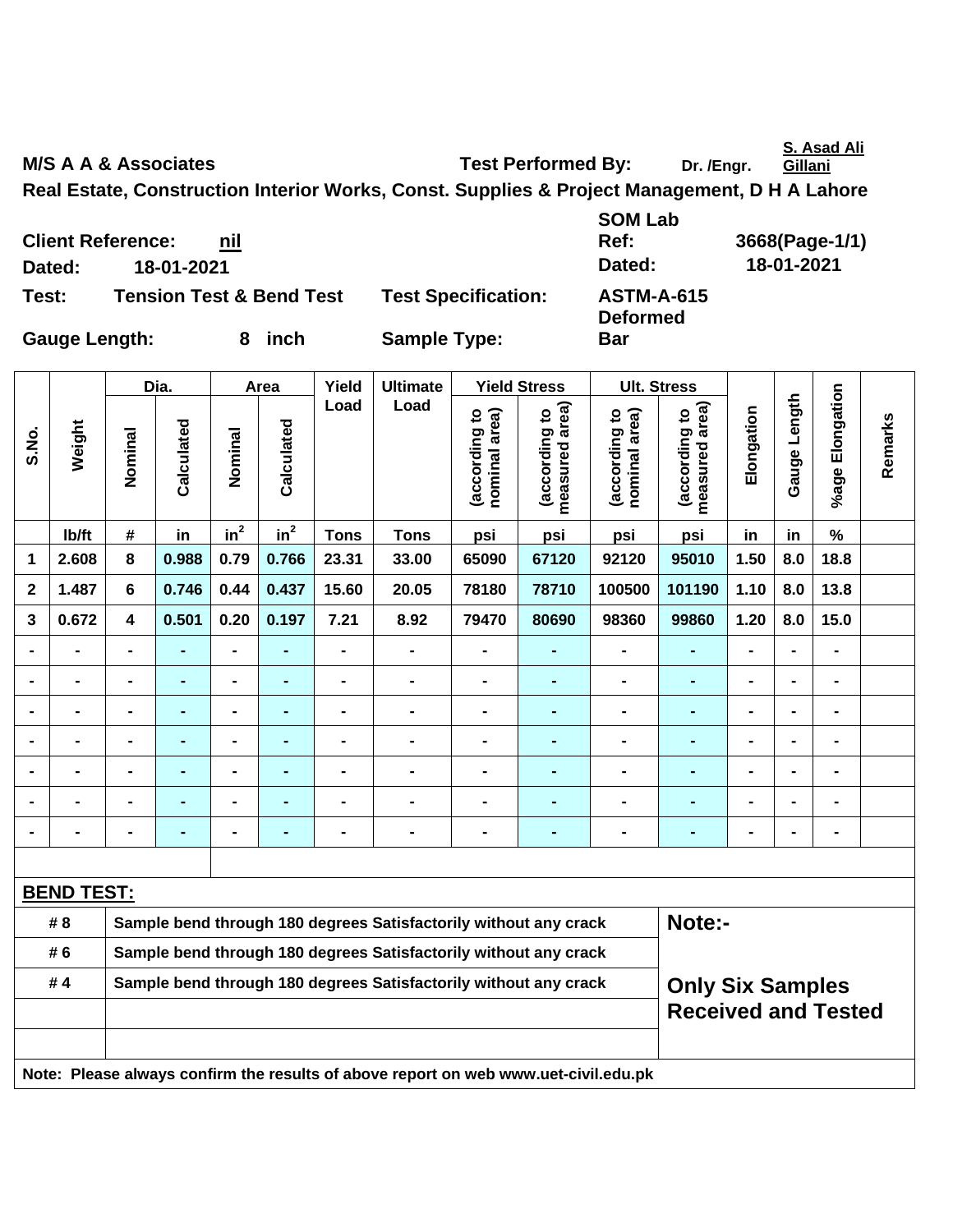**Assist Manager, Cotton Web Ltd.** 

**Zain ul Hassan Contract Contract Contract Contract Contract Contract Contract Contract Contract Contract Contract Contract Contract Contract Contract Contract Contract Contract Contract Contract Contract Contract Contract** 

**Bar** 

**S. Asad Ali Gillani**

 $\overline{\phantom{0}}$ 

**Client Reference: nil Dated: 18-01-2021 Dated: 18-01-2021 Test: Tension Test & Bend Test Test Specification: ASTM-A-615** 

**SOM Lab Ref: 3669(Page-1/1) Deformed** 

**Gauge Length: 8 inch Sample Type:** 

|                |                                                       |                                                                  | Dia.           |                          | Area           | Yield                        | <b>Ultimate</b>                                                                     |                                | <b>Yield Stress</b>                         |                                | <b>Ult. Stress</b>              |                          |                |                 |         |
|----------------|-------------------------------------------------------|------------------------------------------------------------------|----------------|--------------------------|----------------|------------------------------|-------------------------------------------------------------------------------------|--------------------------------|---------------------------------------------|--------------------------------|---------------------------------|--------------------------|----------------|-----------------|---------|
| S.No.          | Weight                                                | Nominal                                                          | Calculated     | Nominal                  | Calculated     | Load                         | Load                                                                                | (according to<br>nominal area) | (according to<br>measured area)<br>measured | nominal area)<br>(according to | measured area)<br>(according to | Elongation               | Gauge Length   | %age Elongation | Remarks |
|                | lb/ft                                                 | #                                                                | in             | in <sup>2</sup>          | $in^2$         | <b>Tons</b>                  | <b>Tons</b>                                                                         | psi                            | psi                                         | psi                            | psi                             | in                       | in             | $\%$            |         |
| 1              | 1.525                                                 | $6\phantom{1}$                                                   | 0.755          | 0.44                     | 0.448          | 17.79                        | 21.56                                                                               | 89160                          | 87570                                       | 108070                         | 106140                          | 1.10                     | 8.0            | 13.8            |         |
| $\mathbf 2$    | 1.526                                                 | 6                                                                | 0.755          | 0.44                     | 0.448          | 17.76                        | 21.61                                                                               | 89010                          | 87420                                       | 108320                         | 106390                          | 1.00                     | 8.0            | 12.5            |         |
| 3              | 0.664                                                 | $\overline{\mathbf{4}}$                                          | 0.498          | 0.20                     | 0.195          | 7.46                         | 9.23                                                                                | 82290                          | 84390                                       | 101730                         | 104340                          | 1.00                     | 8.0            | $12.5$          |         |
| 4              | 0.666                                                 | $\overline{\mathbf{4}}$                                          | 0.500          | 0.20                     | 0.196          | 7.49                         | 9.28                                                                                | 82620                          | 84310                                       | 102290                         | 104380                          | 1.10                     | 8.0            | 13.8            |         |
|                | $\blacksquare$                                        | $\blacksquare$                                                   | $\blacksquare$ | $\overline{\phantom{0}}$ |                | $\overline{a}$               | $\blacksquare$                                                                      | $\blacksquare$                 | $\blacksquare$                              | $\blacksquare$                 | $\blacksquare$                  | $\blacksquare$           |                | $\overline{a}$  |         |
|                | $\blacksquare$                                        | $\blacksquare$                                                   | $\blacksquare$ | $\overline{\phantom{0}}$ | $\blacksquare$ | $\qquad \qquad \blacksquare$ | $\blacksquare$                                                                      | $\blacksquare$                 | $\blacksquare$                              | $\blacksquare$                 | $\blacksquare$                  | $\blacksquare$           |                | $\blacksquare$  |         |
|                | $\blacksquare$                                        |                                                                  | $\blacksquare$ | $\blacksquare$           | $\blacksquare$ | L,                           | $\blacksquare$                                                                      | $\overline{a}$                 | $\blacksquare$                              | $\blacksquare$                 | $\overline{a}$                  | $\overline{\phantom{0}}$ |                | $\blacksquare$  |         |
|                |                                                       |                                                                  |                | $\blacksquare$           |                |                              | $\blacksquare$                                                                      |                                |                                             | $\blacksquare$                 |                                 |                          |                |                 |         |
|                | $\blacksquare$                                        |                                                                  |                | $\blacksquare$           |                |                              | $\blacksquare$                                                                      | $\blacksquare$                 | $\blacksquare$                              |                                | $\blacksquare$                  |                          |                | $\blacksquare$  |         |
| $\blacksquare$ | $\blacksquare$                                        | -                                                                | ÷,             | $\blacksquare$           | $\blacksquare$ | $\blacksquare$               | $\blacksquare$                                                                      | $\blacksquare$                 | $\blacksquare$                              | $\blacksquare$                 | $\blacksquare$                  | $\blacksquare$           | $\blacksquare$ | $\blacksquare$  |         |
|                |                                                       |                                                                  |                |                          |                |                              |                                                                                     |                                |                                             |                                |                                 |                          |                |                 |         |
|                | <b>BEND TEST:</b>                                     |                                                                  |                |                          |                |                              |                                                                                     |                                |                                             |                                |                                 |                          |                |                 |         |
|                | # 6                                                   | Sample bend through 180 degrees Satisfactorily without any crack |                |                          |                |                              |                                                                                     |                                |                                             |                                | Note:-                          |                          |                |                 |         |
|                | #4                                                    | Sample bend through 180 degrees Satisfactorily without any crack |                |                          |                |                              |                                                                                     |                                |                                             |                                |                                 |                          |                |                 |         |
|                | <b>Only Six Samples</b><br><b>Received and Tested</b> |                                                                  |                |                          |                |                              |                                                                                     |                                |                                             |                                |                                 |                          |                |                 |         |
|                |                                                       |                                                                  |                |                          |                |                              | Note: Please always confirm the results of above report on web www.uet-civil.edu.pk |                                |                                             |                                |                                 |                          |                |                 |         |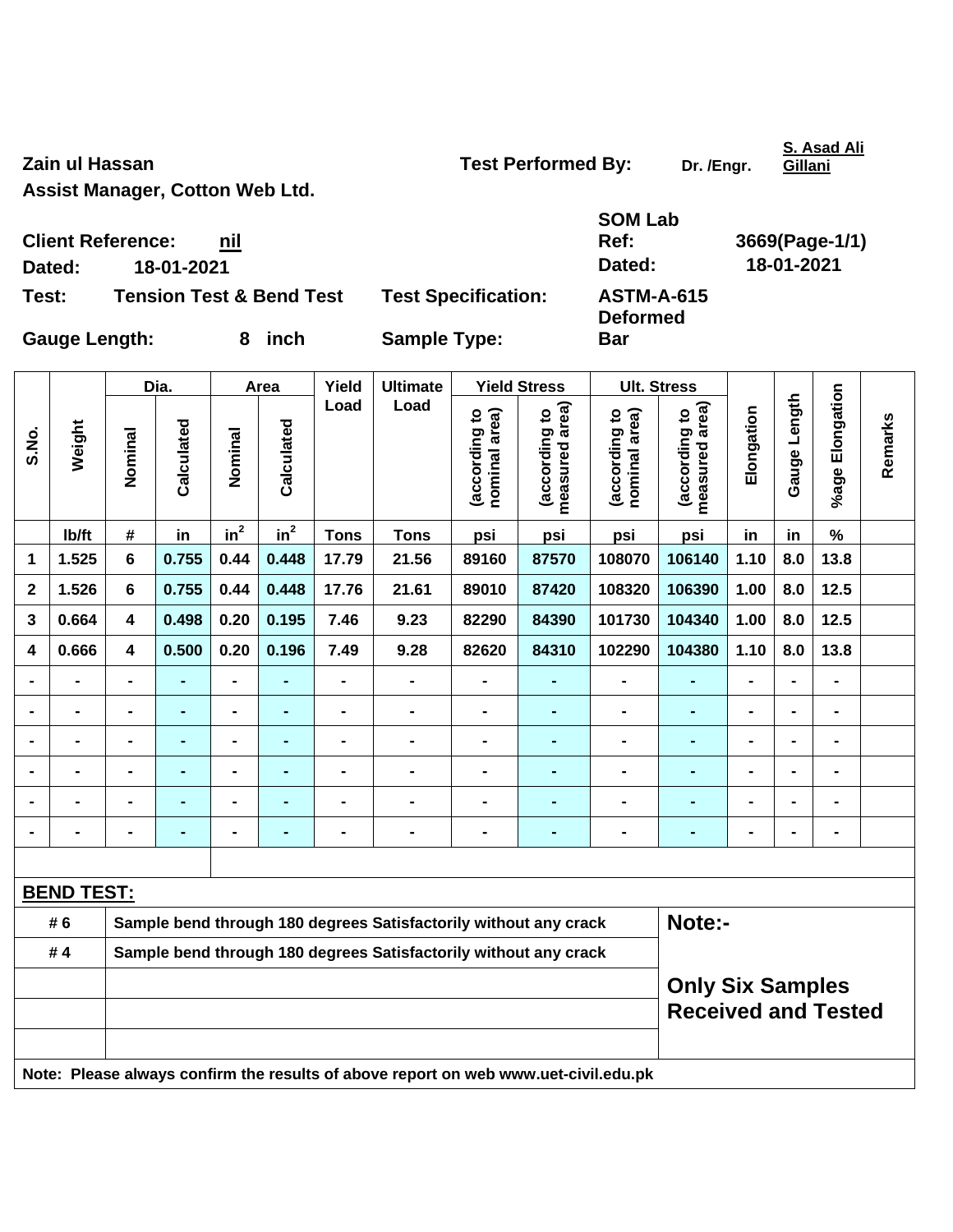M/S Abbas Co. Enterprises **Test Performed By:** Dr. /Engr. **Islamabad** 

**Bar** 

**S. Asas Ali Gillani**

|        | <b>Client Reference:</b><br>nil     |                            | <b>SOM Lab</b><br>Ref:               | 3670 (Page-1/1) |
|--------|-------------------------------------|----------------------------|--------------------------------------|-----------------|
| Dated: | 18-01-2021                          |                            | Dated:                               | 18-01-2021      |
| Test:  | <b>Tension Test &amp; Bend Test</b> | <b>Test Specification:</b> | <b>ASTM-A-615</b><br><b>Deformed</b> |                 |

Gauge Length: 8 inch Sample Type:

|                |                                                                                     |                                                                  | Dia.           |                          | Area            | Yield          | <b>Ultimate</b>                                                  |                                | <b>Yield Stress</b>             | <b>Ult. Stress</b>             |                                 |                |                          |                 |         |
|----------------|-------------------------------------------------------------------------------------|------------------------------------------------------------------|----------------|--------------------------|-----------------|----------------|------------------------------------------------------------------|--------------------------------|---------------------------------|--------------------------------|---------------------------------|----------------|--------------------------|-----------------|---------|
| S.No.          | Weight                                                                              | Nominal                                                          | Calculated     | Nominal                  | Calculated      | Load           | Load                                                             | nominal area)<br>(according to | (according to<br>measured area) | nominal area)<br>(according to | measured area)<br>(according to | Elongation     | Gauge Length             | %age Elongation | Remarks |
|                | lb/ft                                                                               | #                                                                | in             | in <sup>2</sup>          | in <sup>2</sup> | <b>Tons</b>    | <b>Tons</b>                                                      | psi                            | psi                             | psi                            | psi                             | in             | in                       | %               |         |
| 1              | 1.521                                                                               | 6                                                                | 0.754          | 0.44                     | 0.447           | 15.04          | 18.67                                                            | 75370                          | 74190                           | 93610                          | 92140                           | 1.30           | 8.0                      | 16.3            |         |
| $\mathbf 2$    | 1.581                                                                               | $6\phantom{1}$                                                   | 0.769          | 0.44                     | 0.465           | 15.39          | 18.91                                                            | 77160                          | 73010                           | 94780                          | 89690                           | 1.40           | 8.0                      | 17.5            |         |
| 3              | 0.669                                                                               | 4                                                                | 0.501          | 0.20                     | 0.197           | 5.63           | 8.31                                                             | 62050                          | 63000                           | 91610                          | 93010                           | 1.50           | 8.0                      | 18.8            |         |
| 4              | 0.665                                                                               | 4                                                                | 0.498          | 0.20                     | 0.195           | 5.66           | 8.33                                                             | 62390                          | 63990                           | 91840                          | 94190                           | 1.60           | 8.0                      | 20.0            |         |
|                | $\frac{1}{2}$                                                                       | $\blacksquare$                                                   |                | $\overline{\phantom{0}}$ |                 | $\blacksquare$ | $\qquad \qquad \blacksquare$                                     | $\blacksquare$                 | $\blacksquare$                  | $\blacksquare$                 | ۰                               | $\blacksquare$ | $\blacksquare$           | $\blacksquare$  |         |
|                | $\blacksquare$                                                                      | $\blacksquare$                                                   | $\blacksquare$ | $\overline{\phantom{0}}$ | $\blacksquare$  | $\blacksquare$ | $\blacksquare$                                                   | $\blacksquare$                 | $\blacksquare$                  | $\blacksquare$                 | ۰                               | $\blacksquare$ | $\blacksquare$           | -               |         |
|                | $\overline{a}$                                                                      |                                                                  | $\blacksquare$ | $\blacksquare$           | $\blacksquare$  | $\blacksquare$ | $\blacksquare$                                                   | $\blacksquare$                 | $\blacksquare$                  | $\blacksquare$                 | $\blacksquare$                  | $\blacksquare$ | $\blacksquare$           | $\blacksquare$  |         |
|                | -                                                                                   |                                                                  |                | $\blacksquare$           |                 |                | $\blacksquare$                                                   | $\blacksquare$                 |                                 | $\blacksquare$                 |                                 |                | $\blacksquare$           | -               |         |
|                | -                                                                                   |                                                                  |                | $\blacksquare$           |                 | -              | $\blacksquare$                                                   | $\blacksquare$                 | $\blacksquare$                  | $\blacksquare$                 | ÷                               | -              | $\blacksquare$           | -               |         |
| $\blacksquare$ | $\blacksquare$                                                                      | $\blacksquare$                                                   |                | $\blacksquare$           | $\blacksquare$  | $\blacksquare$ | $\blacksquare$                                                   | $\blacksquare$                 | $\blacksquare$                  | $\blacksquare$                 | $\blacksquare$                  | $\blacksquare$ | $\overline{\phantom{0}}$ | -               |         |
|                |                                                                                     |                                                                  |                |                          |                 |                |                                                                  |                                |                                 |                                |                                 |                |                          |                 |         |
|                | <b>BEND TEST:</b>                                                                   |                                                                  |                |                          |                 |                |                                                                  |                                |                                 |                                |                                 |                |                          |                 |         |
|                | # 6                                                                                 |                                                                  |                |                          |                 |                | Sample bend through 180 degrees Satisfactorily without any crack |                                |                                 |                                | Note:-                          |                |                          |                 |         |
|                | #4                                                                                  | Sample bend through 180 degrees Satisfactorily without any crack |                |                          |                 |                |                                                                  |                                |                                 |                                |                                 |                |                          |                 |         |
|                | <b>Only Six Samples</b><br><b>Received and Tested</b>                               |                                                                  |                |                          |                 |                |                                                                  |                                |                                 |                                |                                 |                |                          |                 |         |
|                | Note: Please always confirm the results of above report on web www.uet-civil.edu.pk |                                                                  |                |                          |                 |                |                                                                  |                                |                                 |                                |                                 |                |                          |                 |         |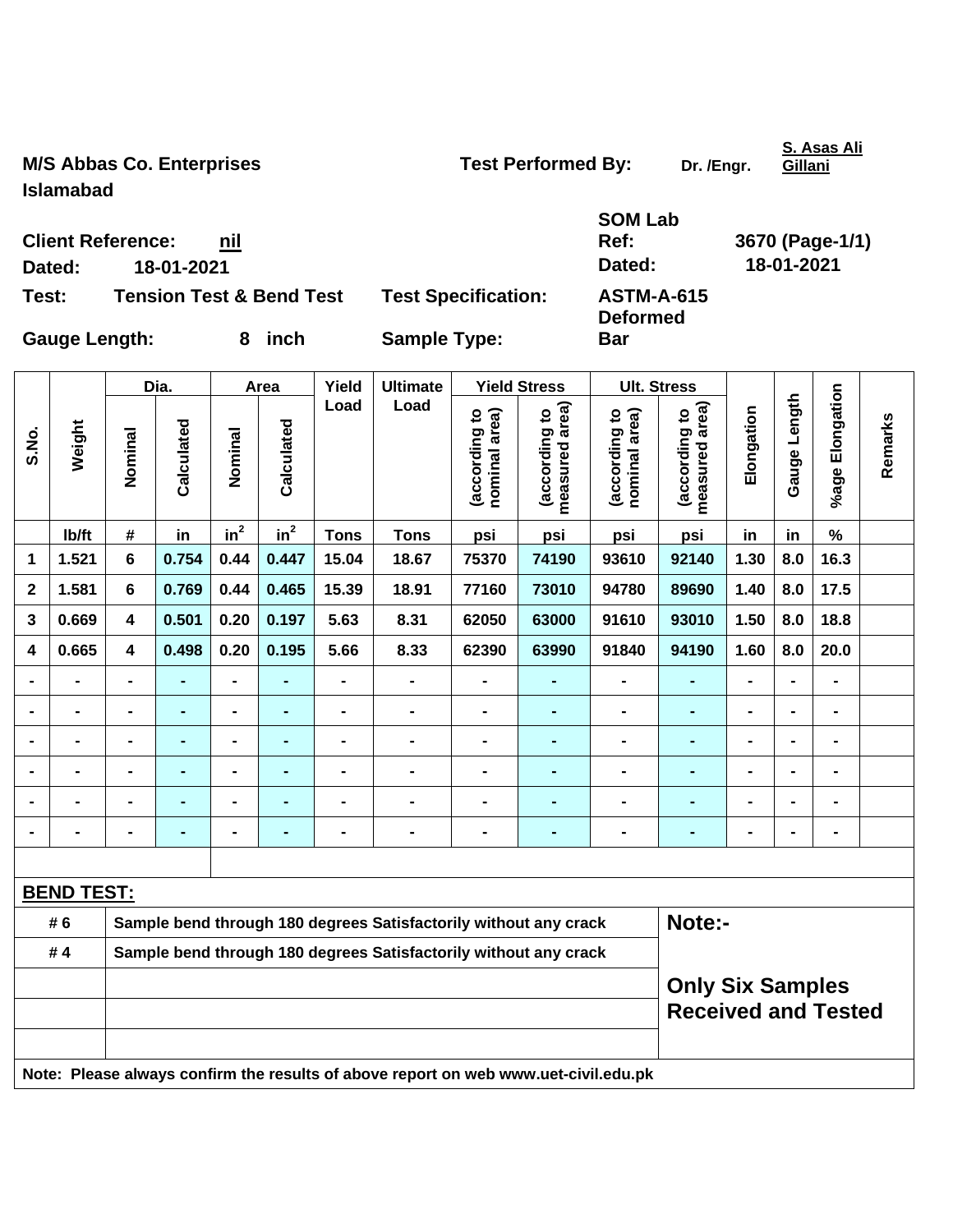**Test Performed by: Dr. Asad Ali Gillani**

**General Manager United Wire Products Co. G. T. Road Salamatpura Bus Stop.Lahore** 

**Client Reference No.: Nil** 2021 SOM Lab Ref: CED/SOM/3672 (Page 1/2) Dated: 18-01-2021

**Test Type: Tensile Test** 

**Sample Type: Hot Dip Wire (SWG-16)** 

**Tensile Test Results** 

| <b>Sample</b><br>No. | <b>Sample Dia</b><br><b>Sample</b><br><b>Type</b><br>(mm) |     | <b>Ultimate Load</b><br>(kN) | <b>Ultimate</b><br><b>Tensile</b><br><b>Strength (MPa)</b> | <b>Ultimate Tensile</b><br>Stress (ksi) |  |
|----------------------|-----------------------------------------------------------|-----|------------------------------|------------------------------------------------------------|-----------------------------------------|--|
| 1                    | Hot Dip Wire<br>$SWG-16$                                  | 1.6 | 0.5                          | 248                                                        | 35.94                                   |  |

**Note: Please always confirm the results on web www.uet-civil.edu.pk**